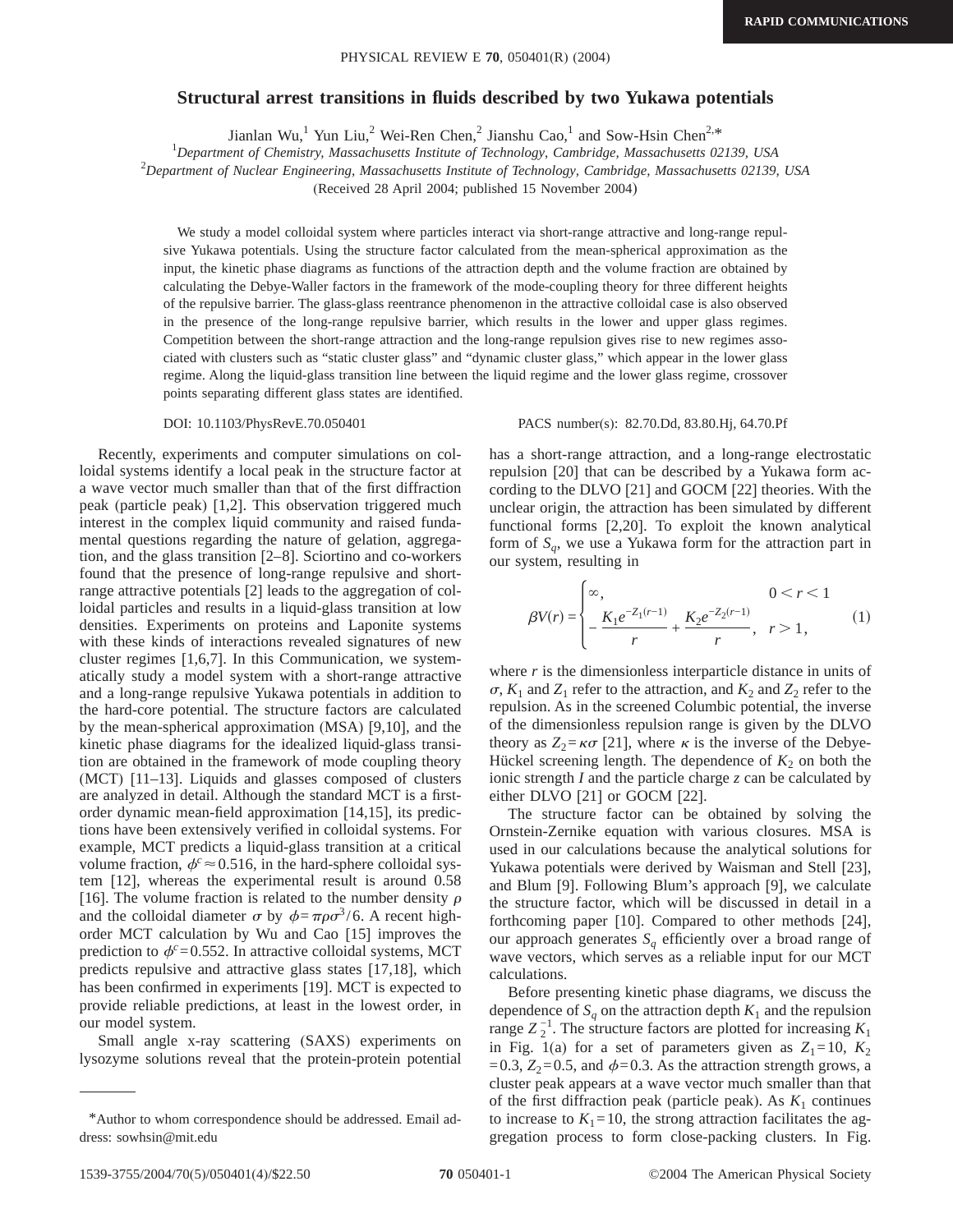

FIG. 1. (a) The structure factors for different attractive depths  $K<sub>1</sub>$  (see text). (b) The structure factors for different repulsive ranges  $Z_2^{-1}$  (see text).

1(b), the dependence of  $S_q$  on the repulsion range  $Z_2^{-1}$  is studied for fixed values of  $K_1=8$ ,  $Z_1=10$ ,  $K_2=0.3$ , and  $\phi$  $=0.3$ . With the increase of  $Z_2$  (the decrease of the repulsion range), the structure factor for  $q \ge 4\sigma^{-1}$ , including the particle peak, remains almost the same, but the cluster peak quickly shifts to a lower wave vector with the increasing intensity and eventually diverges at  $q=0$ . This result demonstrates that clusters grow with decreasing range of repulsion. With a strong attraction depth, we expect to observe a gel phase, where colloidal particles form a percolating network.

In the remainder of this Communication, we will fix  $Z_1$ and  $Z_2$  and study the kinetic phase diagram as a function of  $K_1$  and  $\phi$  for three values of  $K_2$ . Three repulsive heights are employed:  $K_2=0.3$ , 1, and 5, where the corresponding particle charges in the DLVO theory are  $z=1.5, 2.7,$  and 6, respectively. We set  $Z_2=0.5$ , which corresponds to a weak ionic strength of  $I=2.1$  mM and  $\sigma=33$  Å, and  $Z_1=10$ , because the attraction range in the protein systems is around 10% of the hard-sphere diameter [20]. Following the discussion on Fig. 1, we expect that the sizes of clusters are finite. The dependence on  $Z_1$  and  $Z_2$  will be addressed in a future work.

Using the analytical structure factor  $S_a$  as the input, we employ the standard MCT [11–13] to calculate the Debye-Waller (nonergodic) factor  $f_q$ , defined as the normalized long time limit of the coherent intermediate scattering function,  $f_q = \lim_{t \to \infty} F_q(t)/S_q$ . The corresponding high-order MCT calculations [15] will be investigated in the future. A central result of MCT is the self-consistent equation for  $f_q$ , which predicts the idealized liquid-glass transition [12]. When a system is in the liquid state (ergodic), only the trivial solution,  $f_q = 0$ , exists, but when the system is in the glass state (nonergodic), another nontrivial solution,  $f_q > 0$ , appears. The transition point in the parameter space is determined by the discontinuity of  $f_q$  from zero to a nonvanishing value. To obtain  $f_q$  in our system, we follow the numerical method in Ref. [13].

The kinetic phase diagrams are plotted for three  $K_2$  in Figs.  $2(a) - 2(c)$ , where the horizontal axis is the volume fraction  $\phi$  and the vertical axis is the inverse of the attraction depth,  $K_1^{-1}$ . Similar to attractive colloidal systems [18], the liquid regime (LR) is surrounded by the upper glass regime (UGR) and lower glass regime (LGR). As shown in Figs. 2(b) and 2(c), increasing the repulsion strength extends the liquid phase to larger  $\phi$  and  $K_1$  because the system requires stronger attraction to trap colloids or higher volume fraction to form arrested cages. The glass-glass reentrance phenomenon occurs at  $\phi \geq 0.516$ , where the transition line between the LR and UGR appears. When the attraction is weak, the cage effect induced by high  $\phi$  dominates and the system is in the UGR, similar to the repulsive glass in the attractive colloidal suspensions [18]. Because the colloidal particles move closer as attraction increases, the collective motions recover the ergodicity and the system enters the liquid phase. When



FIG. 2. Kinetic phase diagrams and potentials for  $Z_1 = 10$  and  $Z_2 = 0.5$ . Curves labeled by 1, 2, and 3 correspond to  $K_2=0.3$ , 1, and 5, respectively. (a) Kinetic phase diagrams are shown in a wide range of  $\phi$  and  $K_1^{-1}$ . (b) The lower part of (a) to show the transition between the LR and LGR. The stars mark the crossover from the static cluster glass to the dynamic cluster glass (see text). The dotted line demonstrates the separation of these two cluster glass states inside LGR for  $K_2$ =5. The solid circles mark  $\phi$  where the cluster peaks are equal to the particle peaks in  $S_a$ . (c) Another part of (a) close to the ending point of LR to mark the termination of the dynamic cluster glass. (d) Potential surfaces for different  $K_1$ and  $K_2$ . Line 1 is for  $K_2 = 0.3$  and  $K_1 = 1.3$ . Line 2 is for  $K_2=1$  and  $K_1=2$ . Line 3 is for  $K_2=5$  and  $K_1=6$ . The dotted lines correspond to the pure long-range repulsion.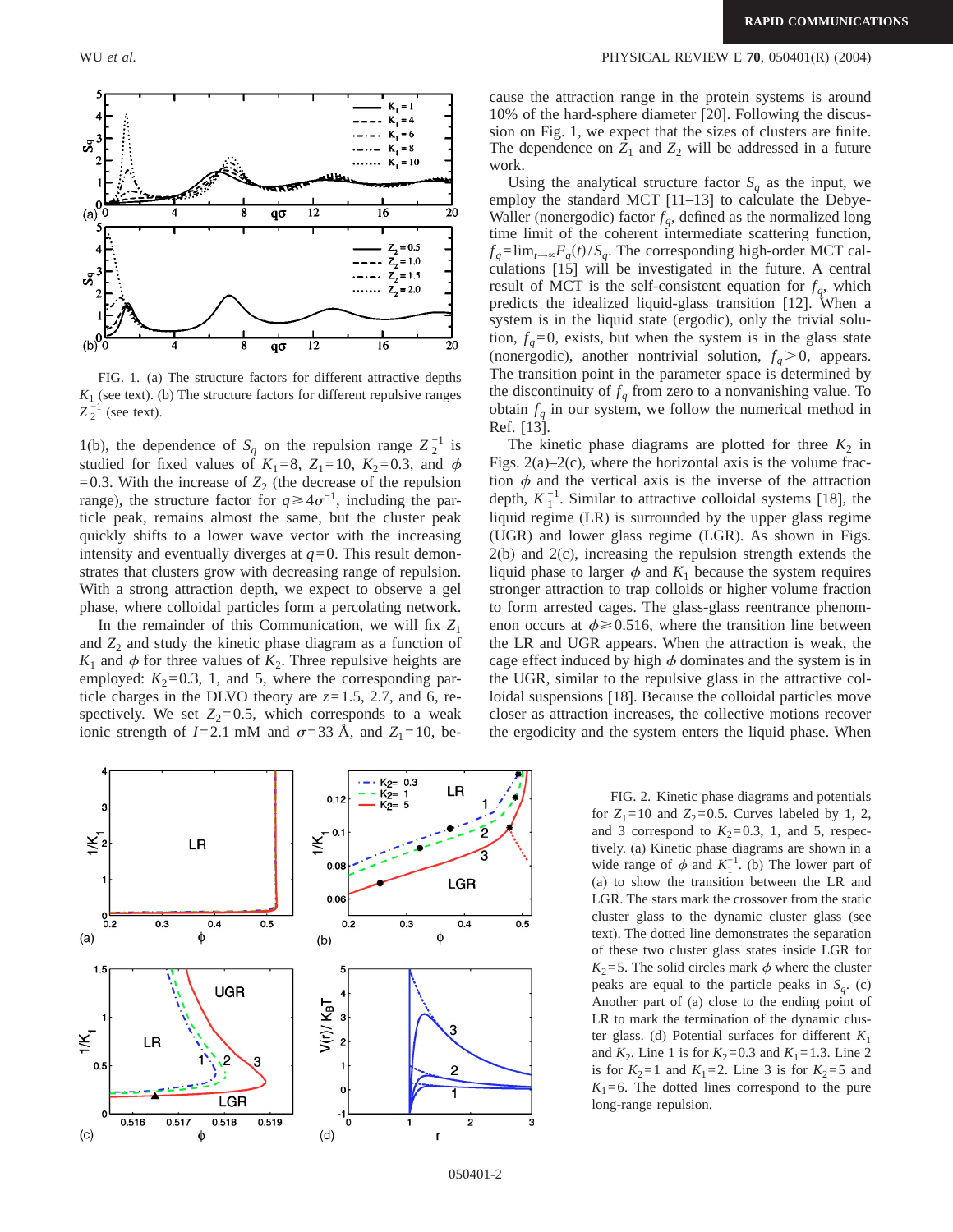

FIG. 3. (a) Four Debye-Waller factors  $f_q$  along the transition line between the liquid regime (LR) and the lower glass regime (LGR) for  $K_2 = 5$ . (b) The structure factor  $S_a$  corresponding to the same parameters in (a).

the attraction is sufficiently strong, colloid particles are randomly trapped by potential wells deeper than thermal fluctuations, and the system enters the LGR. Although sharing a similar mechanism, the LGR for the two Yukawa potential is more complicated than the attractive glass state in the attractive colloidal system [18]. For the parameters chosen in this paper, we test  $K_1 > 30$ , and  $S_{q=0}$  does not diverge, indicating that the spinodal line is far below the transition line between the LR and LGR. The binodal lines are more complicated and will be investigated in future work.

Clusters in the liquid and glass states of our systems are stabilized by the competition between the short-range attraction and long-range repulsion [2,5,6,8]. Based on microscopic descriptions with  $S_q$  and  $f_q$ , we now discuss these cluster states in detail. In Fig. 3, the structure factors and the corresponding Debye-Waller factors along the transition line between the LR and LGR are plotted for  $K_2 = 5$  and for four values of  $\phi$  ranging from 0.2 to 0.518. In addition to the particle peak at  $q_m \approx 7.3 \sigma^{-1}$ , we observe the cluster peak in several  $S_q$  and  $f_q$  curves at a much smaller wave vector,  $2.3\sigma^{-1} < \dot{q}'_m < 3.3\sigma^{-1}$ . We discuss separately four states in Fig. 3. (i) For  $\phi=0.2$ , the cluster peaks are higher than the particle peaks in both  $S_q$  and  $f_q$ , and  $f_{q'_m}$  is equal or close to one, indicating that colloidal particles aggregate into stable close-packing clusters. The characteristic size of clusters is finite due to the balance of the attraction and repulsion. Because of their thermal and dynamic stability, close-packing clusters are the basic units of the system instead of colloidal monomers. As a result, it is possible to improve our predictions for low volume fractions using the effective cluster description proposed recently [8]. Characterized by the presence of the cluster peak in  $S_q$ , the ergodic state can be viewed as a cluster liquid, the nonergodic state discussed here is a "**static cluster glass.**" (ii) For  $\phi$ =0.4, we observe  $S_{q'_m} \ll S_{q_m}$  and  $1 \approx f_{q'_m} > f_{q_m}$ . Compared to the case of  $\phi = 0.2$ , the cluster population substantially decreases, suggesting that the cluster structures are less ordered. The large cluster peak in  $f_q$  indicates that the less-ordered cluster structure remains dynamically more stable than single colloids. Because the

calculation is carried out along the transition line between the LR and LGR in Fig.  $2(b)$ , the attraction strength  $K_1$  decreases as  $\phi$  increases. The disordered cluster structure is related to the decrease of the strength and effective width of the attractive well. Compared to experiments and schematic phase diagrams [3,6], the glass states at  $\phi$ =0.4 and 0.2 may be the precursors of the gel state in Ref. [6], which is an infinite percolating network resulting from the growth of the finite-size clusters in our system. (iii) For  $\phi=0.5$ , we observe an inflection point instead of a cluster peak at  $q \approx 3.2\sigma^{-1}$  in  $S_q$ , as shown in the inset of Fig. 3(b), and the cluster peak in  $f_q$  is smaller than the particle peak. Affected by both the increase in  $\phi$  and the decrease in  $K_1$ , the cluster structure is highly disordered and does not have a characteristic size. However, the cluster peak in  $f_q$  suggests that disordered cluster structures in the glass state are dynamically selected with a characteristic cluster size. The wave vector of the cluster peak in  $f_a$  is smaller than the inflection point in  $S_a$ , indicating that clusters are more likely to result from dynamics than thermodynamics. These cluster structures may be related to the heterogeneous structures in the activation picture of glass formation [25,26]. Following these arguments, we consider this glass state as a "**dynamic cluster glass.**" (iv) For  $\phi$ =0.518, the cluster peaks in both  $S_q$  and  $f_q$  disappear. With the attraction depth of  $K_1$ =4.5, we have  $\beta V(r=1^+) > 0$  so the binary bond between two colloidal particles is unstable and will dissociate. As a result, the probability of forming stable clusters is small and the basic dynamic unit in the glass state is a single colloidal particle.

We now extend the above discussion of Fig. 3 for one value of  $K<sub>2</sub>$  to several values of the repulsion strength. Figure 4 is a plot of the cluster and particle peaks in  $S_q$  and  $f_q$  along the transition line between the LR and LGR for  $K_2=0.3, 1$ , and 5, respectively. The basic behaviors of the peak values are similar for different  $K_2$ . With the rapid decrease of  $S_{q'_m}$ , the cluster peak in  $f_a$  remains close to one for  $\phi \le 0.4$ , but quickly decreases around  $0.45 \leq \phi \leq 0.5$ . Interestingly, as  $f_{q'_m}$ becomes smaller than  $f_{q_m}$ , the cluster peak in  $S_q$  turns into an inflection point, indicating a crossover from the static to the dynamic cluster glass regimes. We define the crossover density  $\phi_1$  between the two regimes by the disappearance of the cluster peak in *S<sub>q</sub>*, giving  $\phi_1(K_2=0.3)=0.49$ ,  $\phi_1(K_2=1)$ =0.48, and  $\phi_1(K_2=5)=0.47$ , denoted by stars in Fig. 2(b). These values of  $\phi_1$  are close to the freezing point, 0.49, of hard-sphere fluids [16]. This coincidence implies a possible connection between cluster aggregation and crystallization. To demonstrate the tendency for the separation of these two cluster glass states inside LGR, a calculation for  $K_2 = 5$  is provided as the dotted line in Fig. 2(b). The termination of the dynamic cluster glass regime is marked by the disappearance of the cluster peak in  $f_q$ , which defines another crossover density  $\phi_2$ . For the weak repulsive strength, e.g.,  $K_2$  $=0.3$  and 1, the attractive well remains negative in the glass regime, excluding the observation of  $\phi_2$ . For the strong repulsive potential  $K_2=5$ , the crossover density is  $\phi_2(K_2=5)$  $=0.5165$ , denoted by a triangle in Fig. 2(c). Although the above conclusions drawn from  $f_q$  and  $S_q$  are crude, future studies will also investigate other measures to explore cluster formation in different regimes.